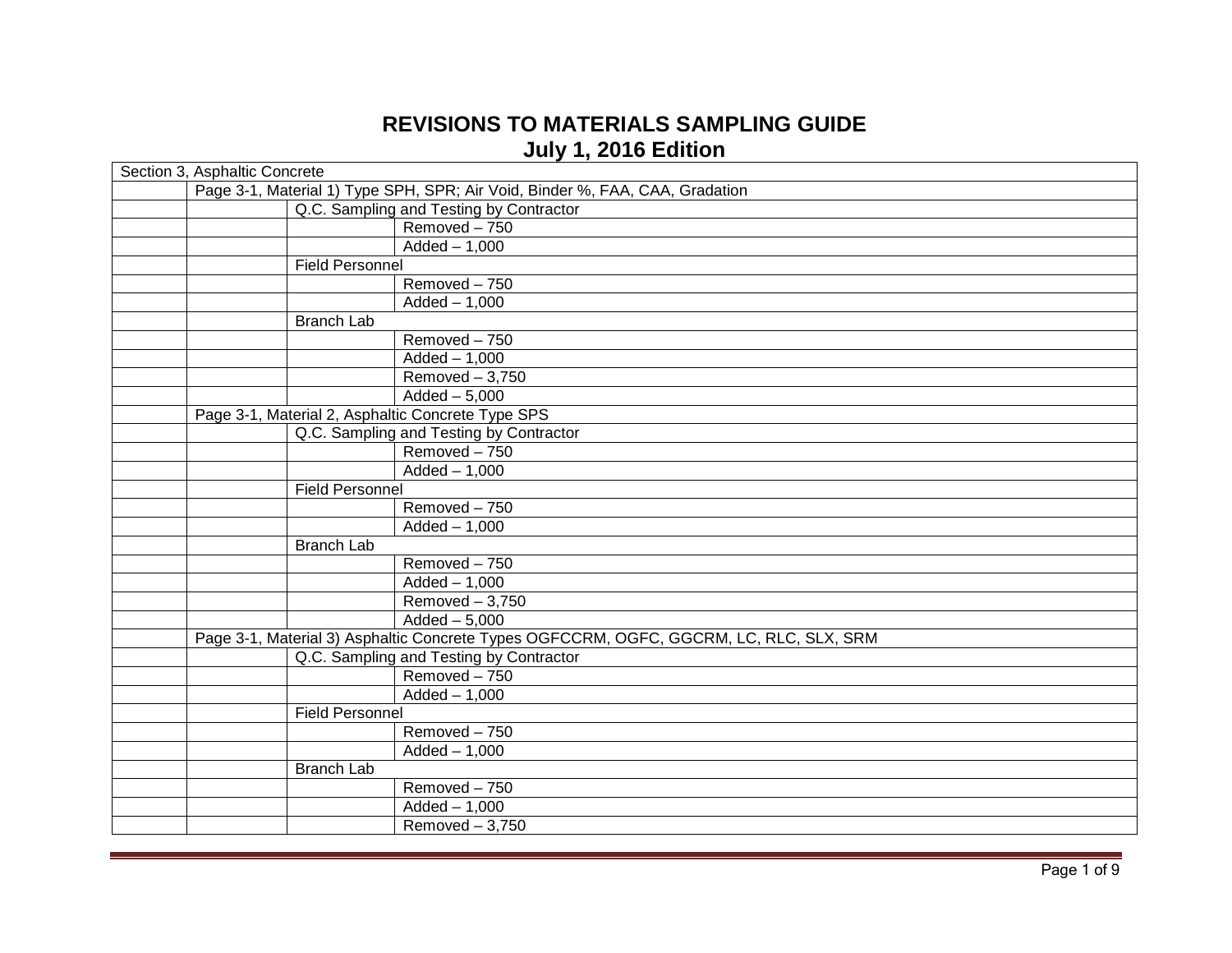|                    |                                          | $Added - 5,000$                                                                                                                                                                                                                                                                                                                                                                                                                                          |
|--------------------|------------------------------------------|----------------------------------------------------------------------------------------------------------------------------------------------------------------------------------------------------------------------------------------------------------------------------------------------------------------------------------------------------------------------------------------------------------------------------------------------------------|
|                    |                                          | Page 3-1, Material 4) Asphaltic Concrete Mixtures                                                                                                                                                                                                                                                                                                                                                                                                        |
|                    |                                          | Q.C. Sampling and Testing by Contractor                                                                                                                                                                                                                                                                                                                                                                                                                  |
|                    |                                          | Removed - 750                                                                                                                                                                                                                                                                                                                                                                                                                                            |
|                    |                                          | $Added - 1,000$                                                                                                                                                                                                                                                                                                                                                                                                                                          |
|                    |                                          |                                                                                                                                                                                                                                                                                                                                                                                                                                                          |
| Section 9, Grading |                                          |                                                                                                                                                                                                                                                                                                                                                                                                                                                          |
|                    |                                          | Page 9-2, Material 1) Embankment (Cohesive and Granular), Gradation (if specified)                                                                                                                                                                                                                                                                                                                                                                       |
|                    | <b>Branch Lab</b>                        |                                                                                                                                                                                                                                                                                                                                                                                                                                                          |
|                    |                                          | Removed – One sample every 500 cubic yards or fraction thereof for each lift of fill depending on the soil<br>type, or as need is indicated by changes in soil material. In cases of short sections or structure backfill,<br>each section should be represented by tests to adequately represent the material in the fill.<br>Project personnel to supply the sample needed to perform the testing shown under the branch/central<br>laboratory column. |
|                    |                                          | Added - One 10- pound sample for gradation each 2,500 cubic yards or fraction thereof (Duplicate of<br>sample tested in the field).                                                                                                                                                                                                                                                                                                                      |
|                    | Central Lab                              |                                                                                                                                                                                                                                                                                                                                                                                                                                                          |
|                    |                                          | Removed - One10-pound sample for verification each mile or in cases of short sections, or structure<br>backfill, the number of samples is to be increased to adequately correlate the samples taken in the field.<br>(Duplicate of sample taken in the field) The sample can be submitted to the central laboratory or branch<br>laboratory by project personnel.                                                                                        |
|                    |                                          | Added - One 10-pound sample for gradation each 2,500 cubic yards or fraction thereof (Duplicate of<br>sample tested in the field).                                                                                                                                                                                                                                                                                                                       |
|                    |                                          |                                                                                                                                                                                                                                                                                                                                                                                                                                                          |
|                    |                                          | Section 12, Foundation Course (Crushed Concrete, Aggregate-D, and Bituminous)                                                                                                                                                                                                                                                                                                                                                                            |
|                    | Page 12-1, Material 1) Foundation Course |                                                                                                                                                                                                                                                                                                                                                                                                                                                          |
|                    | Material                                 |                                                                                                                                                                                                                                                                                                                                                                                                                                                          |
|                    |                                          | Re-ordered Foundation course from Item #6 to Item #1                                                                                                                                                                                                                                                                                                                                                                                                     |
|                    |                                          | Page 12-2, Material 2) Crushed Concrete Foundation Course                                                                                                                                                                                                                                                                                                                                                                                                |
|                    | Material                                 |                                                                                                                                                                                                                                                                                                                                                                                                                                                          |
|                    |                                          | Re-ordered Foundation course from Item #1 to Item #2                                                                                                                                                                                                                                                                                                                                                                                                     |
|                    |                                          | Page 12-2 Material 3) All Aggregates and Soil Binder                                                                                                                                                                                                                                                                                                                                                                                                     |
|                    | Material                                 |                                                                                                                                                                                                                                                                                                                                                                                                                                                          |
|                    |                                          | Re-ordered Foundation course from Item #2 to Item #3                                                                                                                                                                                                                                                                                                                                                                                                     |
|                    |                                          | Page 12-3, Material 4) Bituminous Foundation Course                                                                                                                                                                                                                                                                                                                                                                                                      |
|                    | Material                                 |                                                                                                                                                                                                                                                                                                                                                                                                                                                          |
|                    |                                          | Re-ordered Foundation course from Item #3 to Item #4                                                                                                                                                                                                                                                                                                                                                                                                     |
|                    |                                          | Page 12-3, Material 5) Aggregate Foundation Course - D                                                                                                                                                                                                                                                                                                                                                                                                   |
|                    | Material                                 |                                                                                                                                                                                                                                                                                                                                                                                                                                                          |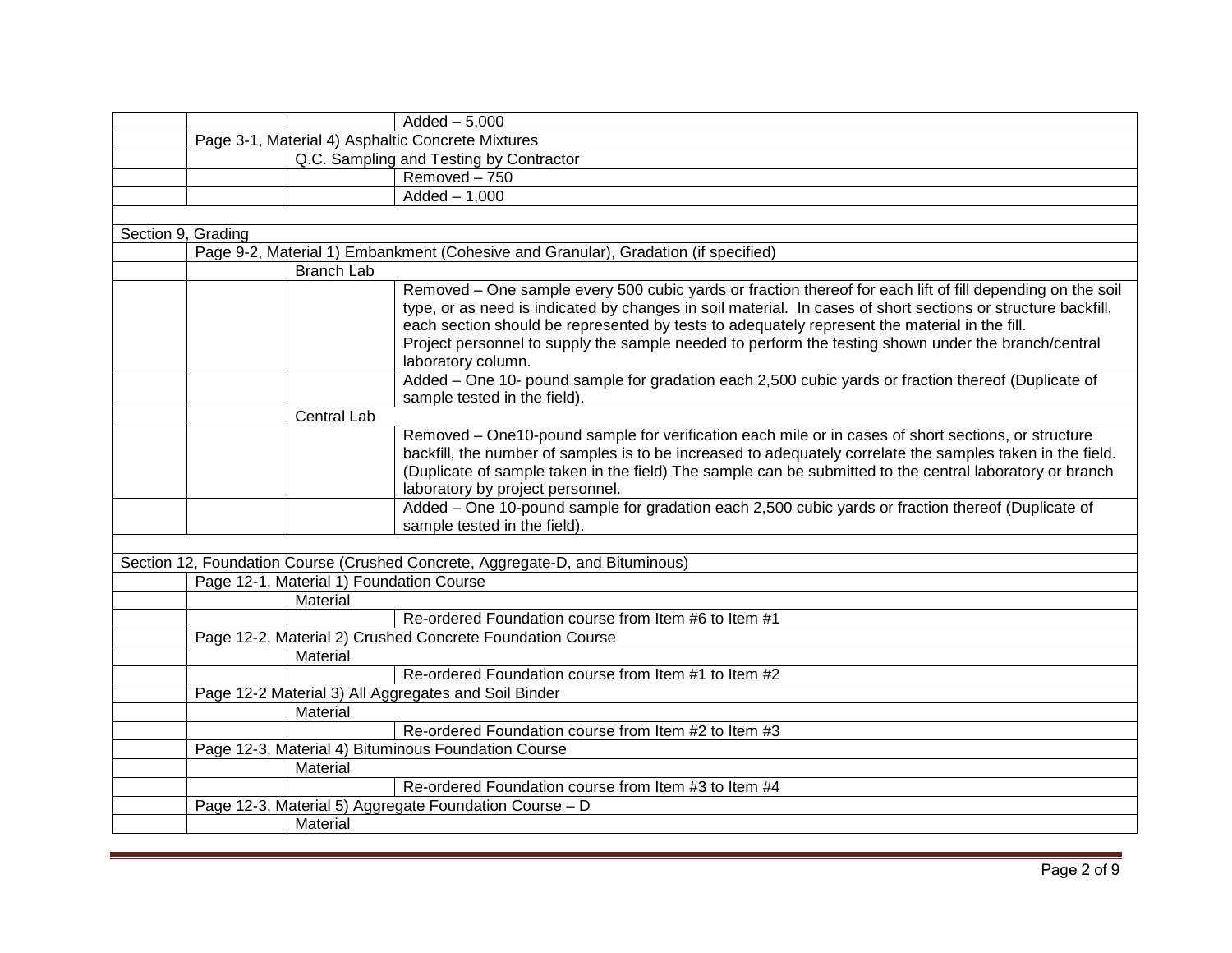|  |                                           | Re-ordered Foundation course from Item #4 to Item #5                                                                    |
|--|-------------------------------------------|-------------------------------------------------------------------------------------------------------------------------|
|  | Page 12-3, Material 6) Soil Binder        |                                                                                                                         |
|  | Material                                  |                                                                                                                         |
|  |                                           | Re-ordered Foundation course from Item #5 to Item #6                                                                    |
|  |                                           |                                                                                                                         |
|  |                                           | Section 13, Granular Base, Granular Fill, Granular Backfill, Sand Blanket, and MSE Walls                                |
|  |                                           | Page 13-2, Material 2) Mineral Aggregates (Commercial Production)                                                       |
|  | <b>Field Personnel</b>                    |                                                                                                                         |
|  |                                           | Removed -- One sample for gradation each 300 cubic yards either at the source or on the project. (The                   |
|  |                                           | recommended sample size is 25 pounds).                                                                                  |
|  |                                           | A minimum of one check sample for each 1000 cubic yards or fraction thereof shall be taken at the point                 |
|  |                                           | material is incorporated in the work or at the point the materials is to be mixed with other materials. The             |
|  |                                           | gradation sample required may also serve as this acceptance and job control sample if it is taken at the                |
|  |                                           | point indicated above. Additional samples should be taken at the discretion of the project manager to                   |
|  |                                           | confirm his judgment that segregation, degradation or contamination of the material has not occurred                    |
|  |                                           | prior to incorporation into the work.                                                                                   |
|  | <b>Central Lab</b>                        |                                                                                                                         |
|  |                                           | $R$ emoved $-1,000$                                                                                                     |
|  |                                           | $Added - 1,500$                                                                                                         |
|  | Page 13-3, Material 3) Coarse Sand        |                                                                                                                         |
|  | <b>Central Lab</b>                        |                                                                                                                         |
|  |                                           | Removed $-1,000$                                                                                                        |
|  |                                           | $Added - 1,500$                                                                                                         |
|  |                                           | Page 13-8, Material 8) Granular Backfill for Structures, Quality & Gradation                                            |
|  | <b>Field Personnel</b>                    |                                                                                                                         |
|  |                                           | Removed-250                                                                                                             |
|  |                                           | $\overline{\text{Added} - 500}$                                                                                         |
|  | <b>Central Lab</b>                        |                                                                                                                         |
|  |                                           | Removed-750                                                                                                             |
|  |                                           | $Added - 2,500$                                                                                                         |
|  | Page 13-9, Material 9) Granular Subdrains |                                                                                                                         |
|  | <b>Central Lab</b>                        |                                                                                                                         |
|  |                                           | Removed - 750                                                                                                           |
|  |                                           | $Added - 1,250$                                                                                                         |
|  |                                           | Page 13-9, Material 10) Granular Backfill for Pipe Underdrain                                                           |
|  | Central Lab                               |                                                                                                                         |
|  |                                           | Removed - 750                                                                                                           |
|  |                                           | $Added - 1,250$                                                                                                         |
|  |                                           | Page 13-10, Material 11) Select and Random Granular Backfill for MSE Walls; Quality, Gradation, Compaction, & Chemical, |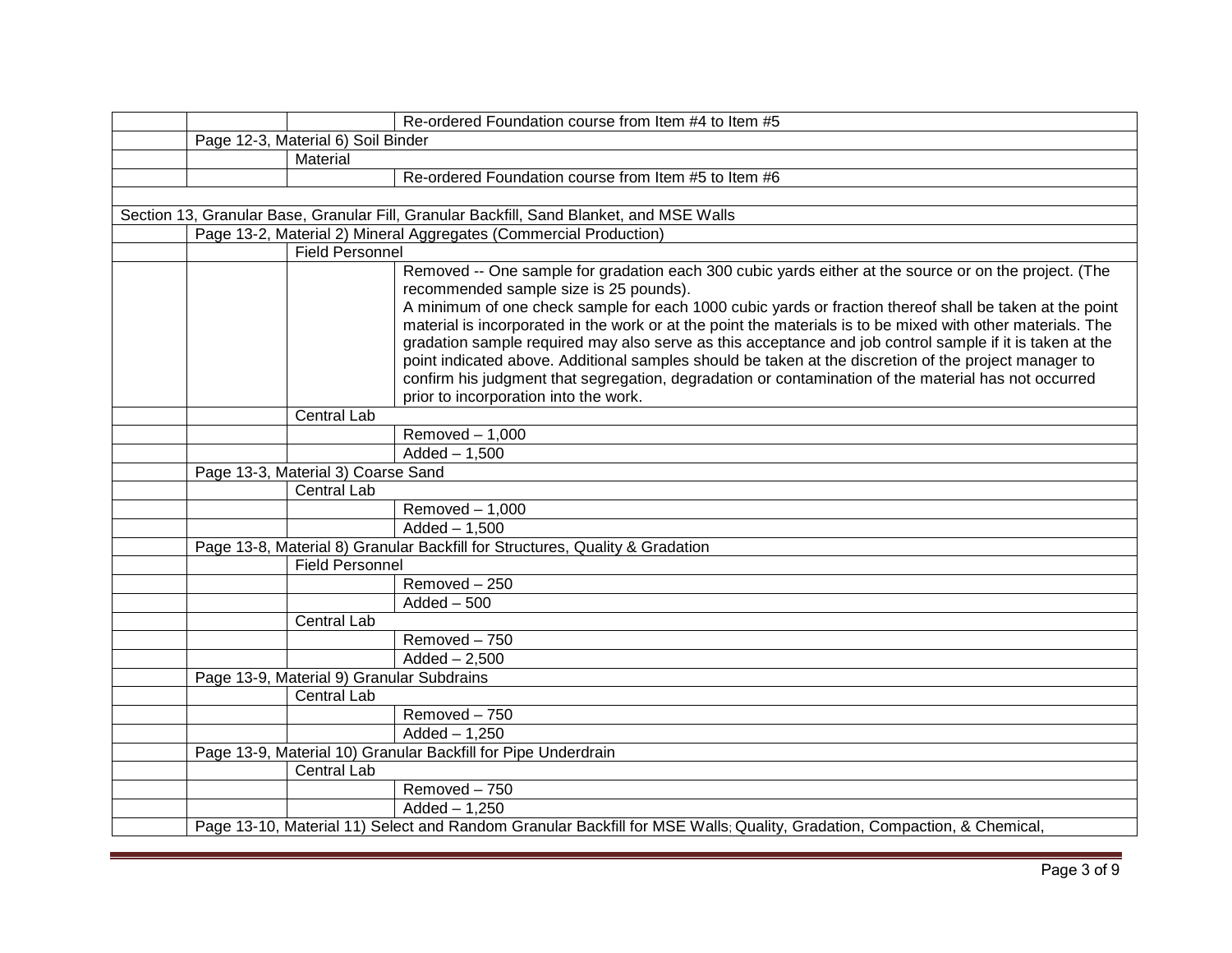| <b>Friction Angle</b>                               |                                                                                       |
|-----------------------------------------------------|---------------------------------------------------------------------------------------|
|                                                     | Q.C. Sampling and Testing by Contractor                                               |
|                                                     | Removed - Compliance                                                                  |
|                                                     | Added -- Test                                                                         |
|                                                     | Removed - Compliance                                                                  |
|                                                     | Added - Tests                                                                         |
|                                                     |                                                                                       |
|                                                     | Section 15, Portland Cement Concrete for Pavement, Base Course, and Pavement Patching |
| Page 15-1, Material 1) Class E and F Aggregates     |                                                                                       |
| <b>Central Lab</b>                                  |                                                                                       |
|                                                     | Added - 30-pound                                                                      |
|                                                     | $Removed - 3,000$                                                                     |
|                                                     | $Added - 6,000$                                                                       |
| Page 15-1, Material 2) Class A, B, and C Aggregates |                                                                                       |
| Central Lab                                         |                                                                                       |
|                                                     | Added - 15-pound contractor's split verification                                      |
| Page 15-1, Material 3) Class R Aggregate            |                                                                                       |
| Central Lab                                         |                                                                                       |
|                                                     | Added - 30-pound                                                                      |
| Page 15-6, Material 31) Resin Adhesives             |                                                                                       |
| Sample Required                                     |                                                                                       |
|                                                     | $Added$ - - - - - - - - - - -                                                         |
| <b>Approved Products List</b>                       |                                                                                       |
|                                                     | Added - Yes                                                                           |
|                                                     | <b>Manufacturer Certified Tests Required</b>                                          |
|                                                     | Added - No                                                                            |
|                                                     | Manufacturer Certification of Compliance Required                                     |
|                                                     | Added - No                                                                            |
|                                                     | Location of Additional Information                                                    |
|                                                     |                                                                                       |
| Page 15-6, Material 32) Non-shrink Grout            |                                                                                       |
| Sample Required                                     |                                                                                       |
|                                                     | $Added$ - - - - - - - - - - -                                                         |
| <b>Approved Products List</b>                       |                                                                                       |
|                                                     | Added - Yes                                                                           |
|                                                     | <b>Manufacturer Certified Tests Required</b>                                          |
|                                                     | $\overline{\text{Added} - \text{No}}$                                                 |
|                                                     | Manufacturer Certification of Compliance Required                                     |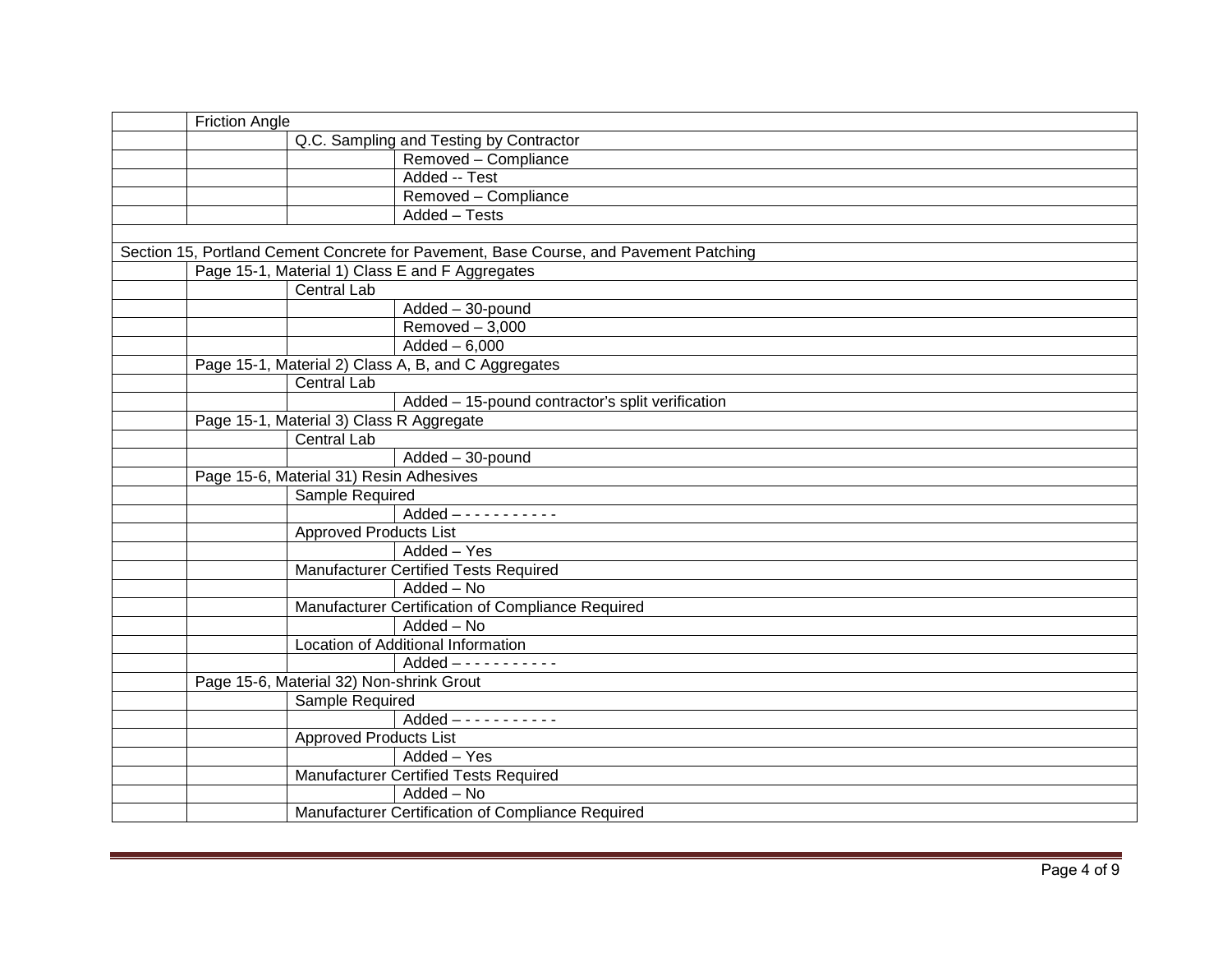| Added - No                                                                                    |  |
|-----------------------------------------------------------------------------------------------|--|
| Location of Additional Information                                                            |  |
|                                                                                               |  |
|                                                                                               |  |
| Section 16, Portland Cement Concrete for Structures, Culverts, and Miscellaneous Construction |  |
| Page 16-1, Material 1) Class E and F Aggregates                                               |  |
| <b>Central Lab</b>                                                                            |  |
| $Added - 30$ -pound                                                                           |  |
| $Removed - 3,000$                                                                             |  |
| $Added - 6,000$                                                                               |  |
| Page 16-1, Material 2) Class A, B, and C Aggregates                                           |  |
| Central Lab                                                                                   |  |
| Added - 15-pound contractor's split verification                                              |  |
| Page 16-1, Material 3) Class R Aggregate                                                      |  |
| Central Lab                                                                                   |  |
| Added - 30-pound                                                                              |  |
| Page 16-6, Material 25) Resin Adhesives                                                       |  |
| Sample Required                                                                               |  |
| $Added$ - - - - - - - - - - -                                                                 |  |
| <b>Approved Products List</b>                                                                 |  |
| Added - Yes                                                                                   |  |
| <b>Manufacturer Certified Tests Required</b>                                                  |  |
| Added - No                                                                                    |  |
| Manufacturer Certification of Compliance Required                                             |  |
| Added - No                                                                                    |  |
| Location of Additional Information                                                            |  |
|                                                                                               |  |
| Page 16-6, Material 32) Non-shrink Grout                                                      |  |
| Sample Required                                                                               |  |
| $Added$ - - - - - - - - - -                                                                   |  |
| <b>Approved Products List</b>                                                                 |  |
| Added - Yes                                                                                   |  |
| <b>Manufacturer Certified Tests Required</b>                                                  |  |
| Added - No                                                                                    |  |
| Manufacturer Certification of Compliance Required                                             |  |
| Added - No                                                                                    |  |
| Location of Additional Information                                                            |  |
|                                                                                               |  |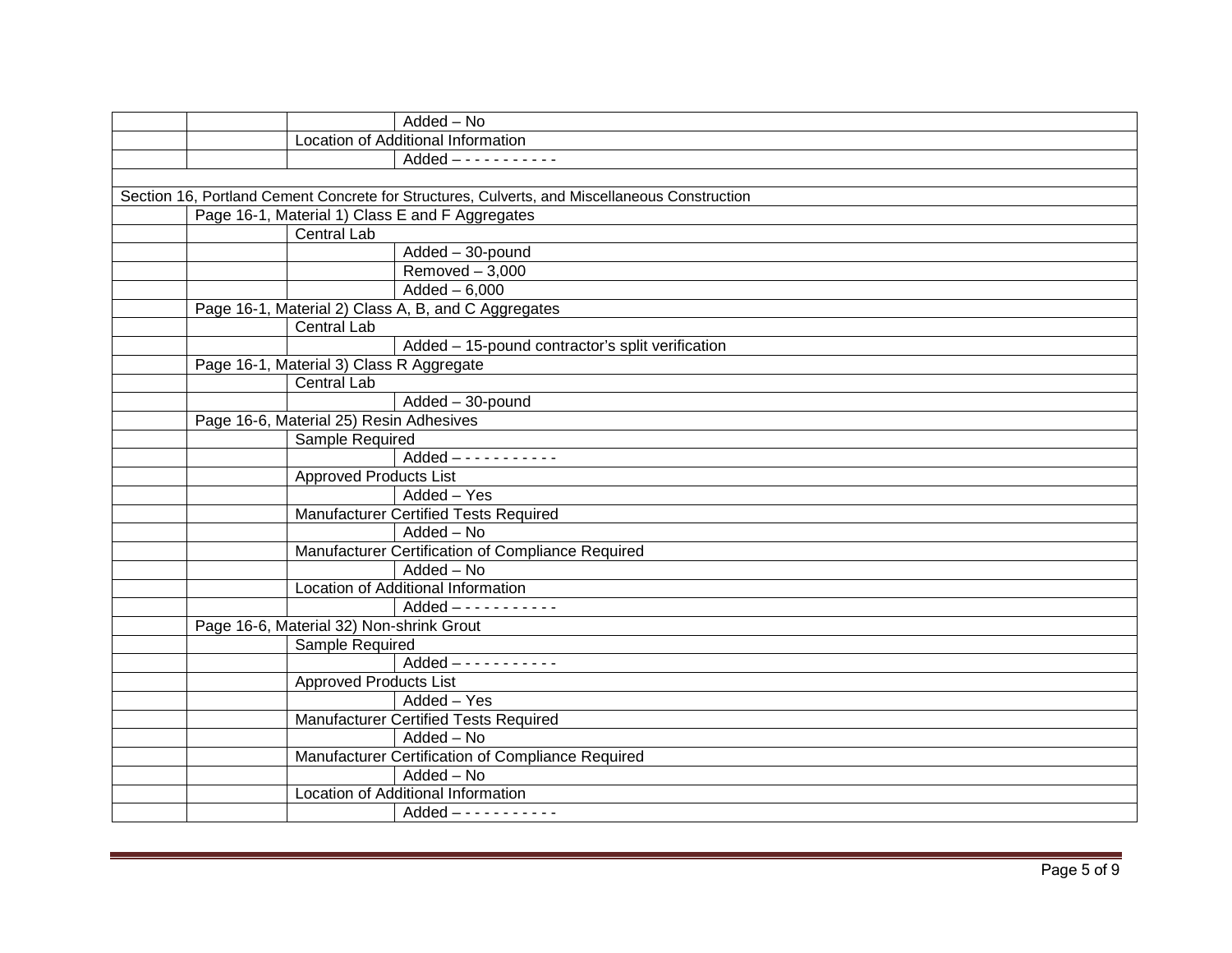| Section 19, Culvert Pipe, Drain, Tile, Sewer Pipe, Slope Drains and Related Materials |                                               |                                                                                                   |  |
|---------------------------------------------------------------------------------------|-----------------------------------------------|---------------------------------------------------------------------------------------------------|--|
|                                                                                       | Page 19-2, Material 3) Sewer Pipe, B) Plastic |                                                                                                   |  |
|                                                                                       |                                               | <b>Manufacturer Certified Tests Required</b>                                                      |  |
|                                                                                       |                                               | $Removed - No$                                                                                    |  |
|                                                                                       |                                               | Added - Yes                                                                                       |  |
|                                                                                       |                                               |                                                                                                   |  |
| Section 20, Bridge Materials                                                          |                                               |                                                                                                   |  |
|                                                                                       |                                               | Page 20-5, Material 29) Epoxy Polymer Overlay, B) Crushed Siliceous Gravel                        |  |
|                                                                                       | Sample Required                               |                                                                                                   |  |
|                                                                                       |                                               | Removed -- Verification                                                                           |  |
|                                                                                       |                                               | Added -- Quality                                                                                  |  |
|                                                                                       |                                               | Removed - Project Acceptance                                                                      |  |
|                                                                                       |                                               | Added - Gradation                                                                                 |  |
|                                                                                       |                                               | Page 20-5, Material 30) Cold Liquid-Applied Membrane                                              |  |
|                                                                                       | Sample Required                               |                                                                                                   |  |
|                                                                                       |                                               | $Added$ - - - - - - - - - -                                                                       |  |
|                                                                                       | <b>Approved Products List</b>                 |                                                                                                   |  |
|                                                                                       |                                               | Added - No                                                                                        |  |
|                                                                                       |                                               | <b>Manufacturer Certified Tests Required</b>                                                      |  |
|                                                                                       |                                               | Added - Yes                                                                                       |  |
|                                                                                       |                                               | Manufacturer Certification of Compliance Required                                                 |  |
|                                                                                       |                                               | $\overline{\text{Added}} - \text{No}$                                                             |  |
|                                                                                       |                                               | Location of Additional Information                                                                |  |
|                                                                                       |                                               |                                                                                                   |  |
|                                                                                       |                                               | Page 20-5, Material 31) Cold Liquid-Applied Membrane - Aggregate                                  |  |
|                                                                                       | Sample Required                               |                                                                                                   |  |
|                                                                                       |                                               | Added -- Quality: Yes - 60-pound project sample for central laboratory. Gradation: Yes - 10-pound |  |
|                                                                                       |                                               | sample for field testing.                                                                         |  |
|                                                                                       | <b>Approved Products List</b>                 |                                                                                                   |  |
|                                                                                       |                                               | Added - No                                                                                        |  |
|                                                                                       |                                               | Manufacturer Certified Tests Required                                                             |  |
|                                                                                       |                                               | Added - No                                                                                        |  |
|                                                                                       |                                               | Manufacturer Certification of Compliance Required                                                 |  |
|                                                                                       |                                               | $\overline{\mathsf{Added}} - \mathsf{No}$                                                         |  |
|                                                                                       |                                               | Location of Additional Information                                                                |  |
|                                                                                       |                                               |                                                                                                   |  |
|                                                                                       |                                               | Page 20-5, Material 32) Preformed Waterproofing Membrane, Type 1 and 2                            |  |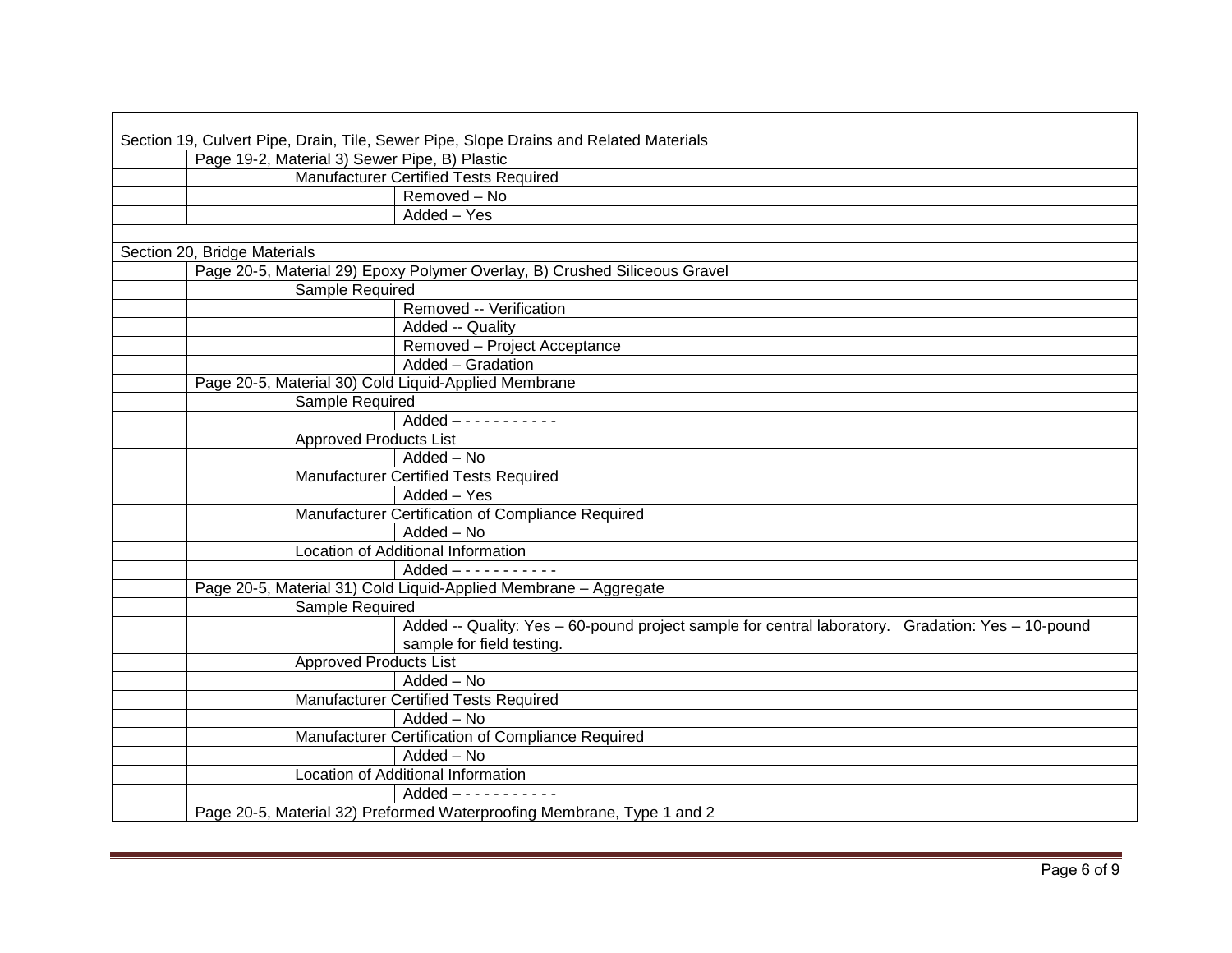| Sample Required                                      |
|------------------------------------------------------|
| $Added$ - - - - - - - - - -                          |
| <b>Approved Products List</b>                        |
| Added - Yes                                          |
| <b>Manufacturer Certified Tests Required</b>         |
| Added - No                                           |
| Manufacturer Certification of Compliance Required    |
| Added - No                                           |
| Location of Additional Information                   |
| $Added$ - - - - - - - - - - -                        |
| Page 20-5, Material 33) Wick Drain                   |
| Sample Required                                      |
| $Added$ - - - - - - - - - -                          |
| <b>Approved Products List</b>                        |
| Added - Yes                                          |
| <b>Manufacturer Certified Tests Required</b>         |
| Added - No                                           |
| Manufacturer Certification of Compliance Required    |
| Added - No                                           |
| Location of Additional Information                   |
| $Added$ - - - - - - - - - -                          |
| Page 20-5, Material 34) PG Binder/Primer             |
| Sample Required                                      |
| $Added$ - - - - - - - - - -                          |
| <b>Approved Products List</b>                        |
| Added - No                                           |
| <b>Manufacturer Certified Tests Required</b>         |
| Added - No                                           |
| Manufacturer Certification of Compliance Required    |
| Added - Yes                                          |
| Location of Additional Information                   |
| $Added$ - - - - - - - - - -                          |
|                                                      |
| Section 24, Roadside Development and Erosion Control |
| Page 24-1, Material 9) Soil Amendment                |
| Sample Required                                      |
| $Added$ - - - - - - - - - - -                        |
| <b>Approved Products List</b>                        |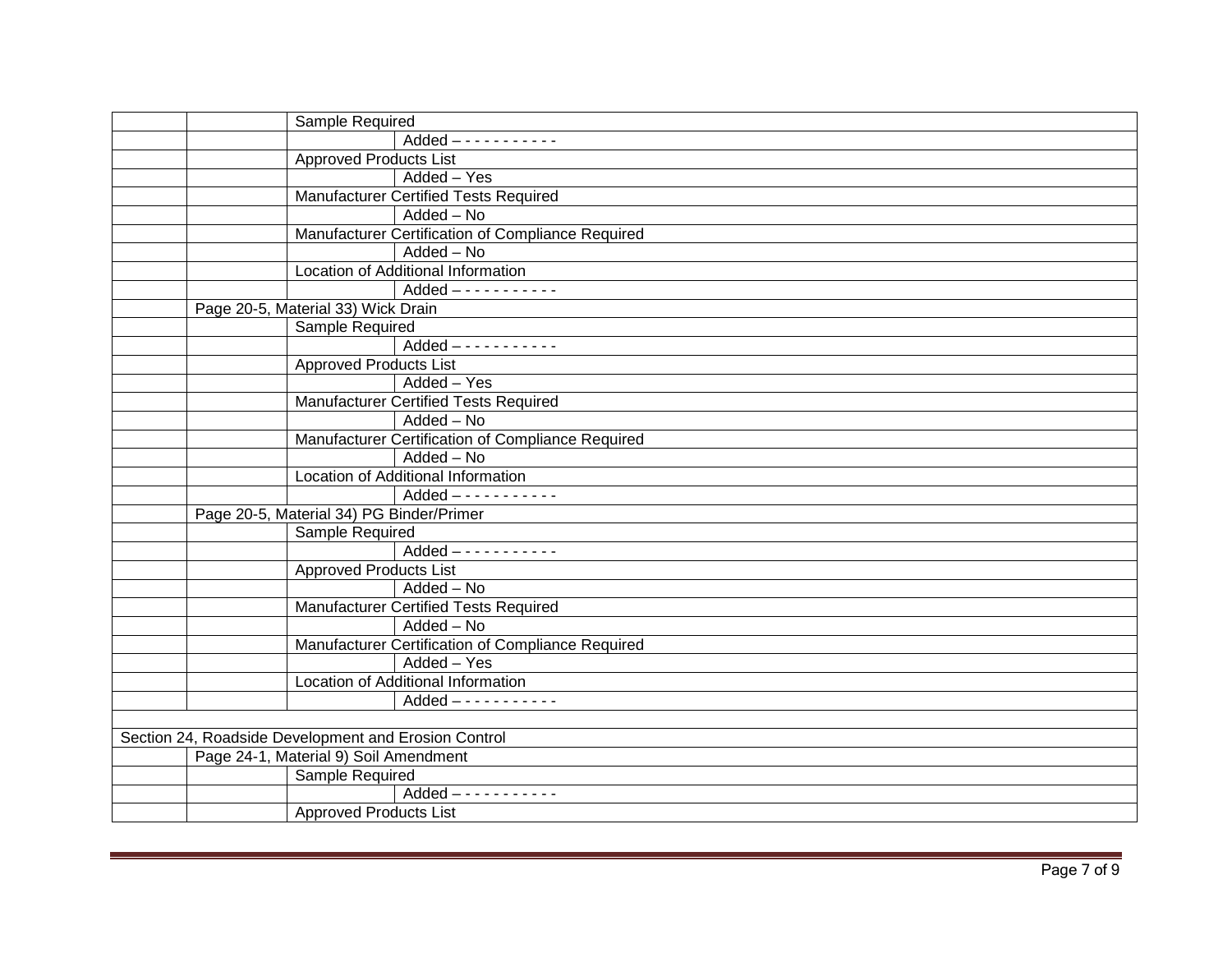| Added - Yes<br>Manufacturer Certified Tests Required<br>$Added - No$<br>Manufacturer Certification of Compliance Required<br>Added - No<br>Location of Additional Information<br>Page 24-1, Material 10) Soil Tackifier<br>Sample Required<br><b>Approved Products List</b><br>$\overline{\mathsf{Added}} - \mathsf{Yes}$<br>Manufacturer Certified Tests Required<br>Added - No<br>Manufacturer Certification of Compliance Required<br>Added - No<br>Location of Additional Information<br>Section 27, Notes<br>Page 27-1, Note 1) Sampling and Testing Small Quantities of Non-critical Materials<br>Added - a. Mix Designs are not required for small quantities of non-critical items.<br>Section 28,<br>Page 28-A-7, Table A1 - Test Methods for Qualification of Sampling and Testing Personnel<br>Concrete Field Inspection/General Handling of Concrete<br>Removed - The Portland Concrete Paving Inspection (131122)<br>Added - Portland Cement Paving Inspection (FHWA-NHI-131122)<br>Added - FHWA-NHI: Consultants/Industry<br>Certification will be completed online. This enrollment requires an NHI User ID and password. Follow<br>these steps to sign up for and register completion of a session.<br>1. Log in to the individual NHI user account.<br>2. Use the course search engine to locate course number FHWA-NHI-131122, Portland Cement<br>Concrete Paving Inspection - Web-Based.<br>3. To enroll, select 'Add to Cart'.<br>4. When all course selections have been made, select 'Checkout'.<br>5. Follow the checkout steps. Once the registration is completed, confirmation will be transmitted via<br>email.<br>a. If enrolled in web-based training, access is immediately avail-able via 'My Training'. |  |  |
|-----------------------------------------------------------------------------------------------------------------------------------------------------------------------------------------------------------------------------------------------------------------------------------------------------------------------------------------------------------------------------------------------------------------------------------------------------------------------------------------------------------------------------------------------------------------------------------------------------------------------------------------------------------------------------------------------------------------------------------------------------------------------------------------------------------------------------------------------------------------------------------------------------------------------------------------------------------------------------------------------------------------------------------------------------------------------------------------------------------------------------------------------------------------------------------------------------------------------------------------------------------------------------------------------------------------------------------------------------------------------------------------------------------------------------------------------------------------------------------------------------------------------------------------------------------------------------------------------------------------------------------------------------------------------------------------------------------------------------------------|--|--|
|                                                                                                                                                                                                                                                                                                                                                                                                                                                                                                                                                                                                                                                                                                                                                                                                                                                                                                                                                                                                                                                                                                                                                                                                                                                                                                                                                                                                                                                                                                                                                                                                                                                                                                                                         |  |  |
|                                                                                                                                                                                                                                                                                                                                                                                                                                                                                                                                                                                                                                                                                                                                                                                                                                                                                                                                                                                                                                                                                                                                                                                                                                                                                                                                                                                                                                                                                                                                                                                                                                                                                                                                         |  |  |
|                                                                                                                                                                                                                                                                                                                                                                                                                                                                                                                                                                                                                                                                                                                                                                                                                                                                                                                                                                                                                                                                                                                                                                                                                                                                                                                                                                                                                                                                                                                                                                                                                                                                                                                                         |  |  |
|                                                                                                                                                                                                                                                                                                                                                                                                                                                                                                                                                                                                                                                                                                                                                                                                                                                                                                                                                                                                                                                                                                                                                                                                                                                                                                                                                                                                                                                                                                                                                                                                                                                                                                                                         |  |  |
|                                                                                                                                                                                                                                                                                                                                                                                                                                                                                                                                                                                                                                                                                                                                                                                                                                                                                                                                                                                                                                                                                                                                                                                                                                                                                                                                                                                                                                                                                                                                                                                                                                                                                                                                         |  |  |
|                                                                                                                                                                                                                                                                                                                                                                                                                                                                                                                                                                                                                                                                                                                                                                                                                                                                                                                                                                                                                                                                                                                                                                                                                                                                                                                                                                                                                                                                                                                                                                                                                                                                                                                                         |  |  |
|                                                                                                                                                                                                                                                                                                                                                                                                                                                                                                                                                                                                                                                                                                                                                                                                                                                                                                                                                                                                                                                                                                                                                                                                                                                                                                                                                                                                                                                                                                                                                                                                                                                                                                                                         |  |  |
|                                                                                                                                                                                                                                                                                                                                                                                                                                                                                                                                                                                                                                                                                                                                                                                                                                                                                                                                                                                                                                                                                                                                                                                                                                                                                                                                                                                                                                                                                                                                                                                                                                                                                                                                         |  |  |
|                                                                                                                                                                                                                                                                                                                                                                                                                                                                                                                                                                                                                                                                                                                                                                                                                                                                                                                                                                                                                                                                                                                                                                                                                                                                                                                                                                                                                                                                                                                                                                                                                                                                                                                                         |  |  |
|                                                                                                                                                                                                                                                                                                                                                                                                                                                                                                                                                                                                                                                                                                                                                                                                                                                                                                                                                                                                                                                                                                                                                                                                                                                                                                                                                                                                                                                                                                                                                                                                                                                                                                                                         |  |  |
|                                                                                                                                                                                                                                                                                                                                                                                                                                                                                                                                                                                                                                                                                                                                                                                                                                                                                                                                                                                                                                                                                                                                                                                                                                                                                                                                                                                                                                                                                                                                                                                                                                                                                                                                         |  |  |
|                                                                                                                                                                                                                                                                                                                                                                                                                                                                                                                                                                                                                                                                                                                                                                                                                                                                                                                                                                                                                                                                                                                                                                                                                                                                                                                                                                                                                                                                                                                                                                                                                                                                                                                                         |  |  |
|                                                                                                                                                                                                                                                                                                                                                                                                                                                                                                                                                                                                                                                                                                                                                                                                                                                                                                                                                                                                                                                                                                                                                                                                                                                                                                                                                                                                                                                                                                                                                                                                                                                                                                                                         |  |  |
|                                                                                                                                                                                                                                                                                                                                                                                                                                                                                                                                                                                                                                                                                                                                                                                                                                                                                                                                                                                                                                                                                                                                                                                                                                                                                                                                                                                                                                                                                                                                                                                                                                                                                                                                         |  |  |
|                                                                                                                                                                                                                                                                                                                                                                                                                                                                                                                                                                                                                                                                                                                                                                                                                                                                                                                                                                                                                                                                                                                                                                                                                                                                                                                                                                                                                                                                                                                                                                                                                                                                                                                                         |  |  |
|                                                                                                                                                                                                                                                                                                                                                                                                                                                                                                                                                                                                                                                                                                                                                                                                                                                                                                                                                                                                                                                                                                                                                                                                                                                                                                                                                                                                                                                                                                                                                                                                                                                                                                                                         |  |  |
|                                                                                                                                                                                                                                                                                                                                                                                                                                                                                                                                                                                                                                                                                                                                                                                                                                                                                                                                                                                                                                                                                                                                                                                                                                                                                                                                                                                                                                                                                                                                                                                                                                                                                                                                         |  |  |
|                                                                                                                                                                                                                                                                                                                                                                                                                                                                                                                                                                                                                                                                                                                                                                                                                                                                                                                                                                                                                                                                                                                                                                                                                                                                                                                                                                                                                                                                                                                                                                                                                                                                                                                                         |  |  |
|                                                                                                                                                                                                                                                                                                                                                                                                                                                                                                                                                                                                                                                                                                                                                                                                                                                                                                                                                                                                                                                                                                                                                                                                                                                                                                                                                                                                                                                                                                                                                                                                                                                                                                                                         |  |  |
|                                                                                                                                                                                                                                                                                                                                                                                                                                                                                                                                                                                                                                                                                                                                                                                                                                                                                                                                                                                                                                                                                                                                                                                                                                                                                                                                                                                                                                                                                                                                                                                                                                                                                                                                         |  |  |
|                                                                                                                                                                                                                                                                                                                                                                                                                                                                                                                                                                                                                                                                                                                                                                                                                                                                                                                                                                                                                                                                                                                                                                                                                                                                                                                                                                                                                                                                                                                                                                                                                                                                                                                                         |  |  |
|                                                                                                                                                                                                                                                                                                                                                                                                                                                                                                                                                                                                                                                                                                                                                                                                                                                                                                                                                                                                                                                                                                                                                                                                                                                                                                                                                                                                                                                                                                                                                                                                                                                                                                                                         |  |  |
|                                                                                                                                                                                                                                                                                                                                                                                                                                                                                                                                                                                                                                                                                                                                                                                                                                                                                                                                                                                                                                                                                                                                                                                                                                                                                                                                                                                                                                                                                                                                                                                                                                                                                                                                         |  |  |
|                                                                                                                                                                                                                                                                                                                                                                                                                                                                                                                                                                                                                                                                                                                                                                                                                                                                                                                                                                                                                                                                                                                                                                                                                                                                                                                                                                                                                                                                                                                                                                                                                                                                                                                                         |  |  |
|                                                                                                                                                                                                                                                                                                                                                                                                                                                                                                                                                                                                                                                                                                                                                                                                                                                                                                                                                                                                                                                                                                                                                                                                                                                                                                                                                                                                                                                                                                                                                                                                                                                                                                                                         |  |  |
|                                                                                                                                                                                                                                                                                                                                                                                                                                                                                                                                                                                                                                                                                                                                                                                                                                                                                                                                                                                                                                                                                                                                                                                                                                                                                                                                                                                                                                                                                                                                                                                                                                                                                                                                         |  |  |
|                                                                                                                                                                                                                                                                                                                                                                                                                                                                                                                                                                                                                                                                                                                                                                                                                                                                                                                                                                                                                                                                                                                                                                                                                                                                                                                                                                                                                                                                                                                                                                                                                                                                                                                                         |  |  |
|                                                                                                                                                                                                                                                                                                                                                                                                                                                                                                                                                                                                                                                                                                                                                                                                                                                                                                                                                                                                                                                                                                                                                                                                                                                                                                                                                                                                                                                                                                                                                                                                                                                                                                                                         |  |  |
|                                                                                                                                                                                                                                                                                                                                                                                                                                                                                                                                                                                                                                                                                                                                                                                                                                                                                                                                                                                                                                                                                                                                                                                                                                                                                                                                                                                                                                                                                                                                                                                                                                                                                                                                         |  |  |
|                                                                                                                                                                                                                                                                                                                                                                                                                                                                                                                                                                                                                                                                                                                                                                                                                                                                                                                                                                                                                                                                                                                                                                                                                                                                                                                                                                                                                                                                                                                                                                                                                                                                                                                                         |  |  |
|                                                                                                                                                                                                                                                                                                                                                                                                                                                                                                                                                                                                                                                                                                                                                                                                                                                                                                                                                                                                                                                                                                                                                                                                                                                                                                                                                                                                                                                                                                                                                                                                                                                                                                                                         |  |  |
|                                                                                                                                                                                                                                                                                                                                                                                                                                                                                                                                                                                                                                                                                                                                                                                                                                                                                                                                                                                                                                                                                                                                                                                                                                                                                                                                                                                                                                                                                                                                                                                                                                                                                                                                         |  |  |
|                                                                                                                                                                                                                                                                                                                                                                                                                                                                                                                                                                                                                                                                                                                                                                                                                                                                                                                                                                                                                                                                                                                                                                                                                                                                                                                                                                                                                                                                                                                                                                                                                                                                                                                                         |  |  |
|                                                                                                                                                                                                                                                                                                                                                                                                                                                                                                                                                                                                                                                                                                                                                                                                                                                                                                                                                                                                                                                                                                                                                                                                                                                                                                                                                                                                                                                                                                                                                                                                                                                                                                                                         |  |  |
|                                                                                                                                                                                                                                                                                                                                                                                                                                                                                                                                                                                                                                                                                                                                                                                                                                                                                                                                                                                                                                                                                                                                                                                                                                                                                                                                                                                                                                                                                                                                                                                                                                                                                                                                         |  |  |
|                                                                                                                                                                                                                                                                                                                                                                                                                                                                                                                                                                                                                                                                                                                                                                                                                                                                                                                                                                                                                                                                                                                                                                                                                                                                                                                                                                                                                                                                                                                                                                                                                                                                                                                                         |  |  |
|                                                                                                                                                                                                                                                                                                                                                                                                                                                                                                                                                                                                                                                                                                                                                                                                                                                                                                                                                                                                                                                                                                                                                                                                                                                                                                                                                                                                                                                                                                                                                                                                                                                                                                                                         |  |  |
|                                                                                                                                                                                                                                                                                                                                                                                                                                                                                                                                                                                                                                                                                                                                                                                                                                                                                                                                                                                                                                                                                                                                                                                                                                                                                                                                                                                                                                                                                                                                                                                                                                                                                                                                         |  |  |
|                                                                                                                                                                                                                                                                                                                                                                                                                                                                                                                                                                                                                                                                                                                                                                                                                                                                                                                                                                                                                                                                                                                                                                                                                                                                                                                                                                                                                                                                                                                                                                                                                                                                                                                                         |  |  |